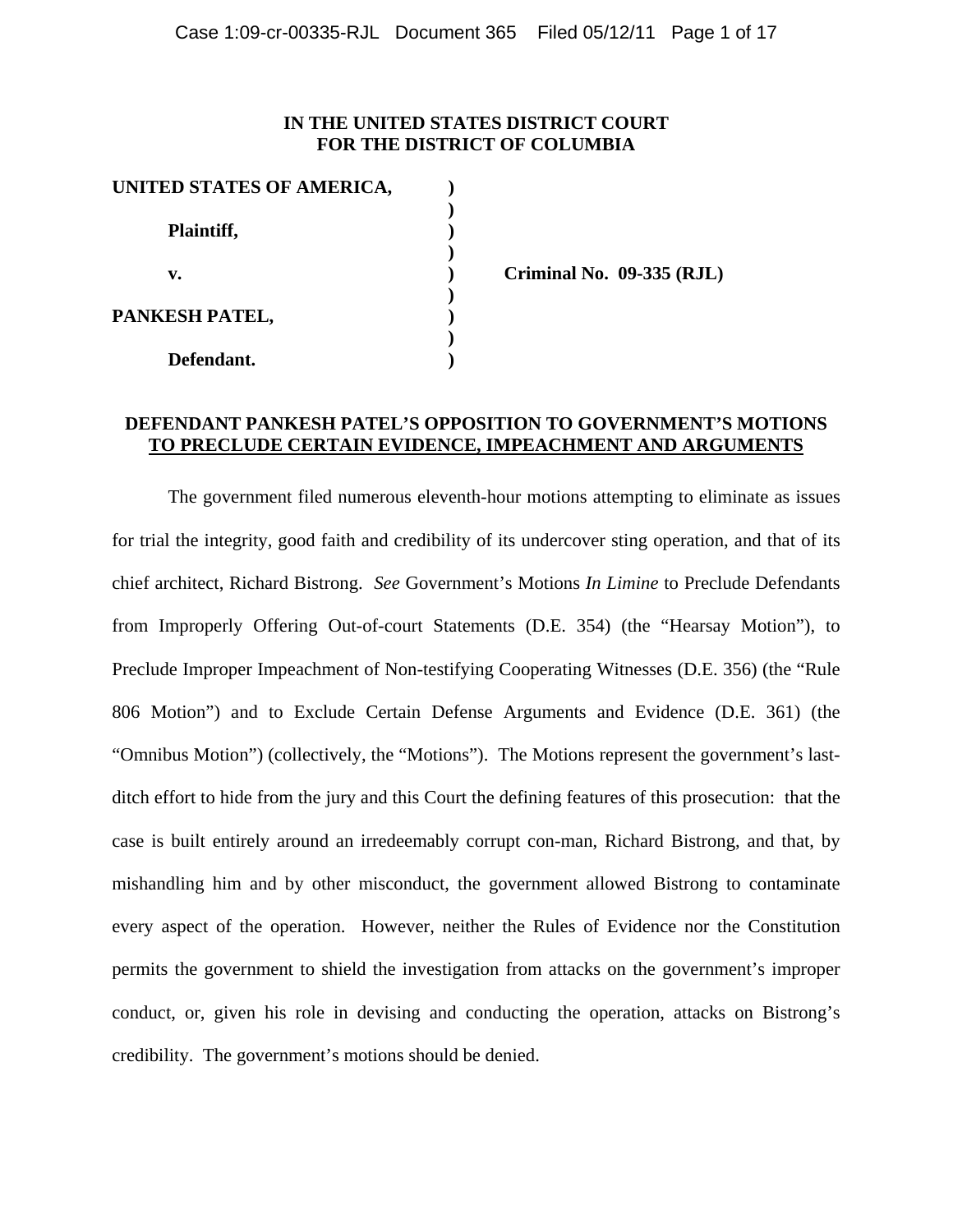### **Preliminary Statement**

 The government filed the Motions after the defendants identified certain tapes and transcripts, which were not on the government's exhibit list, as potential trial exhibits. The defendants, consistent with this Court's orders, identified that evidence in advance of trial simply to resolve any potential objection as to the transcriptions of the tapes. The defendants did not make any representation concerning the purpose or purposes for which the defendants may seek to admit that evidence.

Those tapes, along with other evidence, show that Bistrong and his handlers were so personally invested in the operation and its outcome that they were willing to interfere with legal advice obtained by targets, including by providing assurances to represented parties that the Gabon deal was legal, and to prevent targets from conveying their concerns about the lawfulness of the deal to others. Speculating as to the purposes for which one or more of the defendants may introduce such evidence, the government seeks pre-trial rulings excluding it and whole other categories of other evidence.

 First, by the Hearsay Motion, the government seeks to prevent defendants from impeaching trial witnesses with out-of-court statements. The government contends that they are inadmissible except for the narrow purpose of showing "a prior consistent statement." *See* Hearsay Motion (D.E. 354) at 1; 2 n.1. The government is wrong. The rules of evidence plainly permit the use extrinsic evidence, including out-of-court statements, to impeach the credibility of prosecution witnesses by showing bias. Further, and in any event, Bistrong's statements to certain codefendants that the Gabon deal was legal may otherwise be introduced for the nonhearsay purpose of showing that the undercover operation deliberately included false assurances of legality.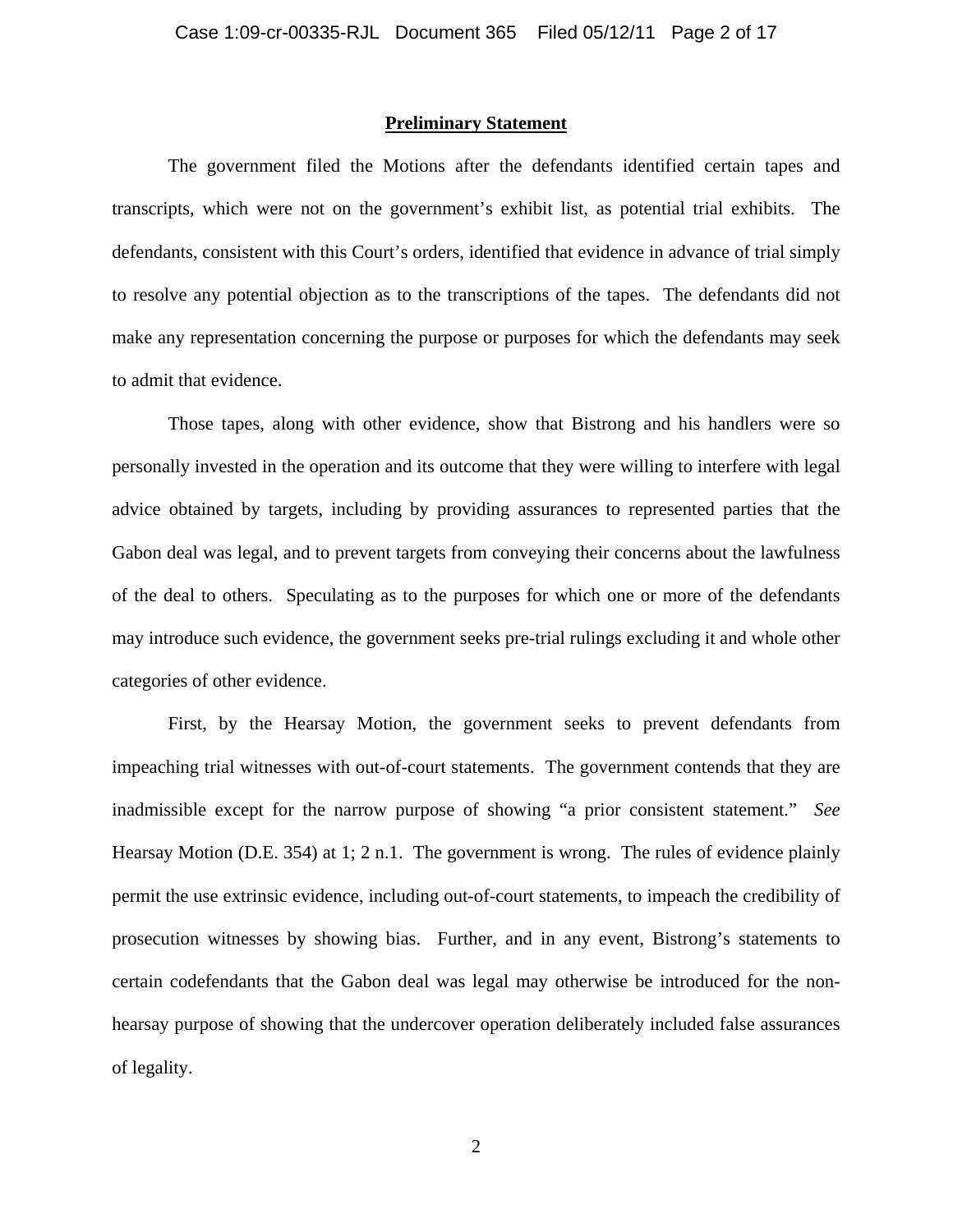### Case 1:09-cr-00335-RJL Document 365 Filed 05/12/11 Page 3 of 17

 Second, by the Rule 806 Motion, the government seeks to prevent defendants from attacking the credibility of any non-testifying witness. The prosecution contends that, if they do call Richard Bistrong as a witness during their case-in-chief (but instead simply play tapes of his statements), that defendants may not introduce evidence regarding his credibility. *See* Rule 806 Motion (D.E. 356).<sup>1</sup> The government, however, cannot avoid trying the issues of the integrity, good faith and propriety of the investigation devised and conducted by Richard Bistrong, simply because the prosecution elects not to call him and because such defense may also impugn his credibility.

 Third, in the Omnibus Motion, the government seeks to exclude any evidence of, or arguments about, improper conduct on the part of the government, including evidence that the government led defendants to believe the Gabon deal was lawful. The government claims that evidence of improper government conduct is not relevant at trial because it is to be decided as a matter of law, or that, if otherwise relevant, it is unfairly prejudicial to the government. *See* Omnibus Motion (D.E. 361) at 1-3, 9-11 (Motion Nos. 1 & 4). This Court, however, has already ruled that defendants may point to evidence of government misconduct to argue for dismissal and, failing that, may make similar arguments to the jury in seeking an acquittal. *See* Feb. 4, 2011 Hearing Tr. at 63.

 Fourth, in the Omnibus Motion, the government seeks to prevent the defendants from arguing that awareness of unlawfulness under the laws of the United States is an element of the FCPA violation. *See* Omnibus Motion (D.E. 361) at 7 (Motion No. 3). However, in order to

 $\overline{a}$ 

 $<sup>1</sup>$  The Court has expressed doubt about the government's ability to put on its case without calling</sup> Bistrong: "I can't envision any scenario where he doesn't take the stand . . . I can't envision it. Now, there may be law out there somewhere that they could convince me that they are entitled to, you know, not use him, not put him on and blah, blah, blah, blah, we just want to use the tapes -- but that's really a hard scenario for me to right now to envision." Dec. 23, 2010 Hearing Tr. at 29-30.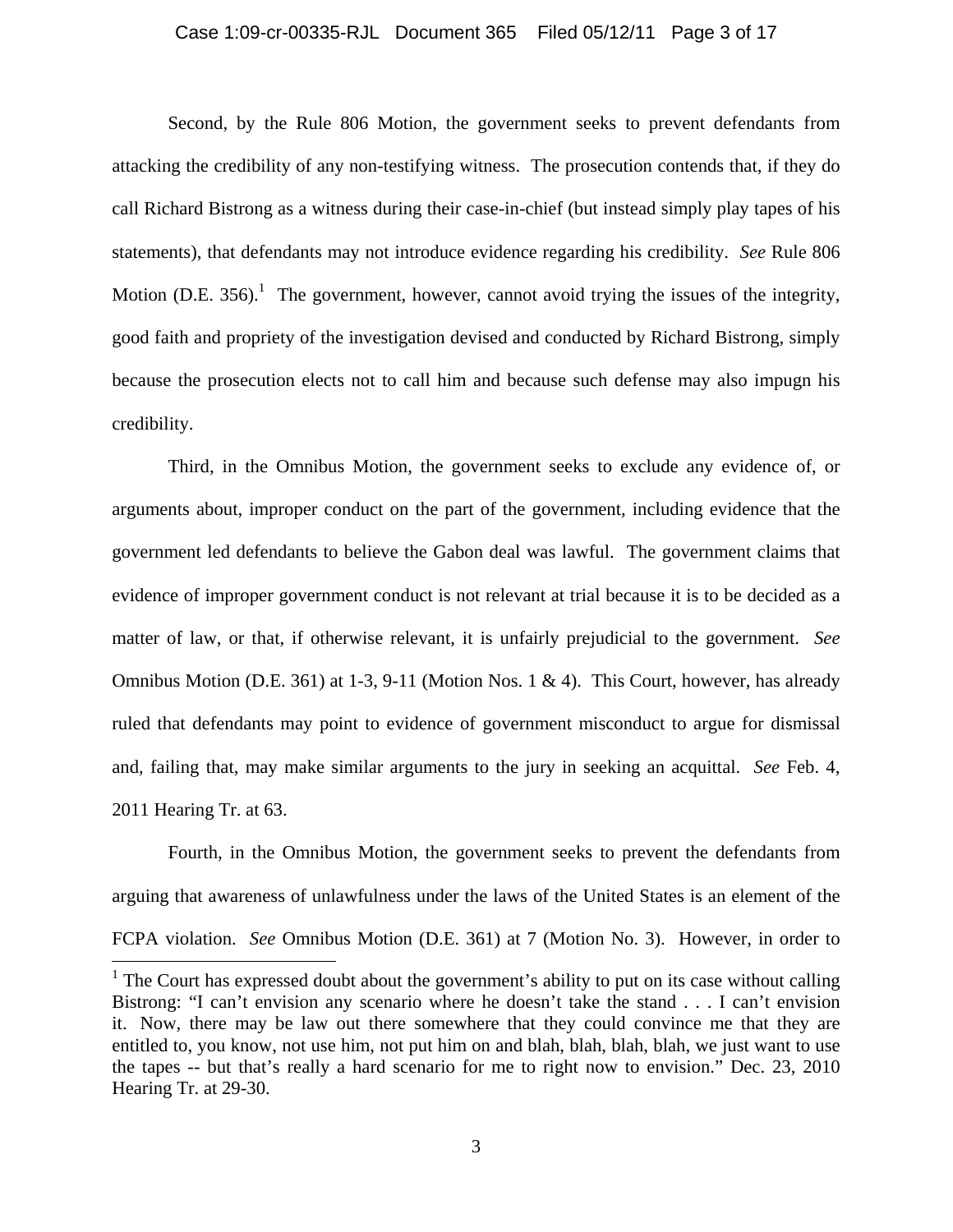### Case 1:09-cr-00335-RJL Document 365 Filed 05/12/11 Page 4 of 17

have any meaning at all, knowledge of unlawfulness must necessarily refer to a law. Obscuring the source of such law (the United States in this case) would only confuse the jury.

 Fifth, in the Omnibus Motion, the government seeks to prevent the defendants from arguing on the basis of missing prosecution witnesses. The government contends that the mere fact that witnesses could be called by the defendants at trial forecloses such arguments. *See* Omnibus Motion (D.E. 361) at 11-12 (Motion No. 5). The standard, however, is not mere physical availability. The defendants, for example, may comment on the absence of Bistrong or lead case agent Christopher Forvour from the government's case-in-chief because they are, as a matter of law, effectively under the government's control.

 Not only is the government wrong on the law with respect to the Motions, it is not practical or possible by a pre-trial ruling to define and police the boundaries of the categories of evidence and types of arguments they seek to exclude, or to foresee all of the myriad ways in which some of them may be properly admissible at trial. The government's motions are thus misplaced and should be denied.

#### **Argument**

## **I. BISTRONG'S OUT-OF-COURT STATEMENTS ARE ADMISSIBLE FOR NON-HEARSAY PURPOSES**

In the Hearsay Motion, the prosecution argues that out-of-court statements are admissible only "for the limited purpose of impeachment by a prior consistent statement." *See* Hearsay Motion (D.E .354) at 1. They are wrong.

It is hornbook law that defendants may use extrinsic evidence, including out-of-court statements, to impeach the credibility of prosecution witnesses by showing they have a penchant for lying, are biased in favor of a party or prejudiced against another, have an interest in the outcome of the case or an improper motive for giving testimony, or for any other proper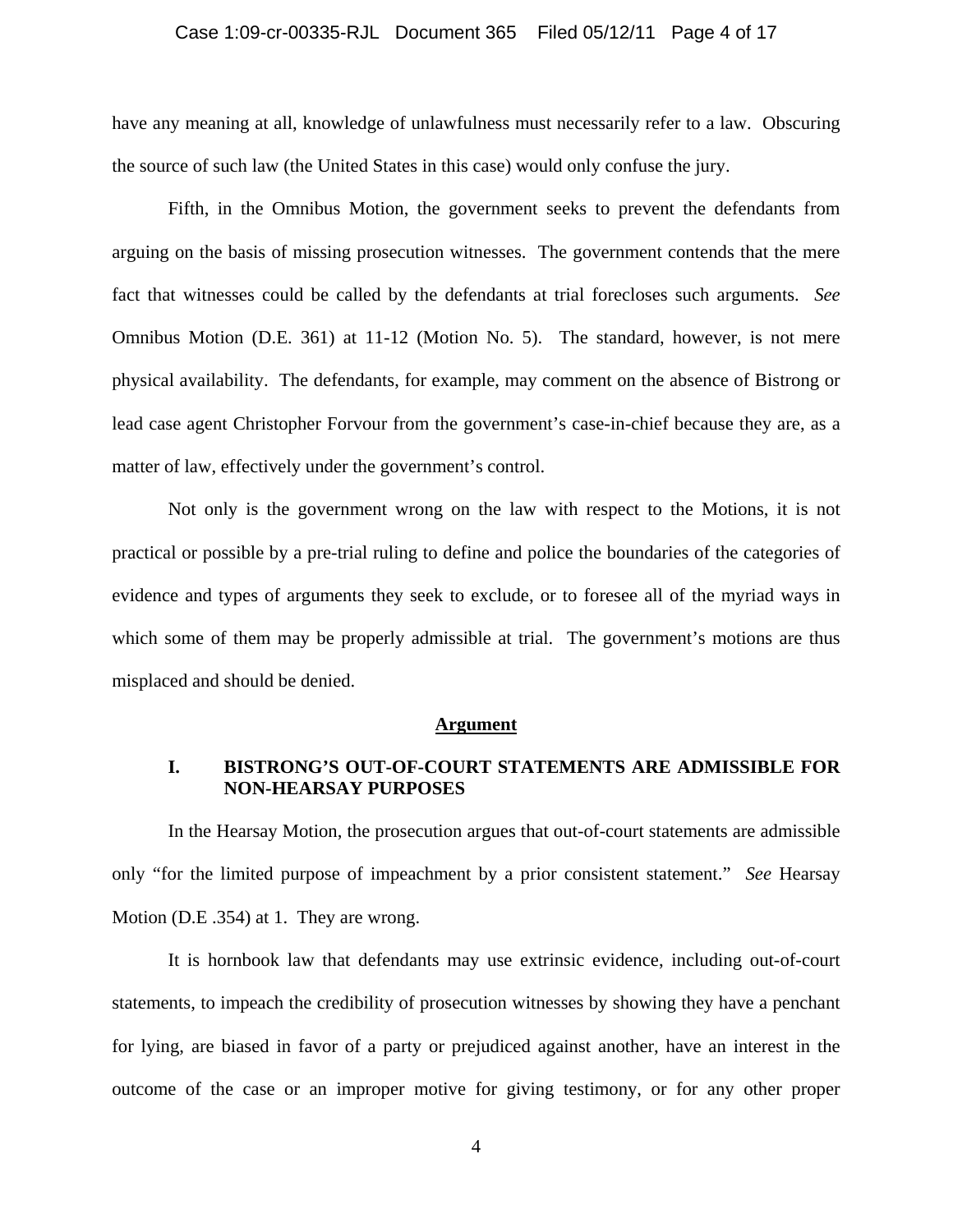### Case 1:09-cr-00335-RJL Document 365 Filed 05/12/11 Page 5 of 17

impeachment purpose. Cross-examination "directed toward revealing possible biases, prejudices, or ulterior motives of the witness . . . is 'always relevant as discrediting the witness and affecting the weight of his testimony.'" *Davis v. Alaska*, 415 U.S. 308, 316 (1974) (quoting 3A J. Wigmore, EVIDENCE § 940, 775 (Chadbourn rev. 1970)). A defendant in a criminal case has the right under the Sixth Amendment's Confrontation clause to show that a prosecution witness may be biased. *See generally id.*; *see also Delaware v. Van Arsdall*, 475 U.S. 673, 678- 79 (1986) ("[T]he exposure of a witness' motivation in testifying is a proper and important function of the constitutionally protected right of cross-examination.").

It would thus, for example, be perfectly proper to impeach Bistrong or his FBI handlers with evidence showing they were so personally invested in the operation and its outcome that they were willing, by thinly-veiled threats or by assurances of legality, to prevent targets from conveying their concerns about the lawfulness of the deal to other targets. The notion that the defendants would be somehow narrowly limited to using out-of-court statements as consistent or inconsistent with particular trial testimony should be dismissed out of hand and the Hearsay Motion denied.

In any event, the defendants may offer Bistrong's false assurances that the Gabon deal was legal for the non-hearsay purpose of showing how this undercover investigation was compromised and improperly conducted. In that circumstance, the attendant statements of the codefendants on those recordings are not hearsay, as they are offered only to provide context for Bistrong's statements.

### **II. DEFENDANTS MAY ATTACK THE INTEGRITY OF THE UNDERCOVER OPERATION AND ITS ARCHITECT**

Under Rule 806 of the Federal Rules of Evidence, a litigant can attack the credibility of the declarant of an out-of-court statement if the statement is offered to prove the truth of the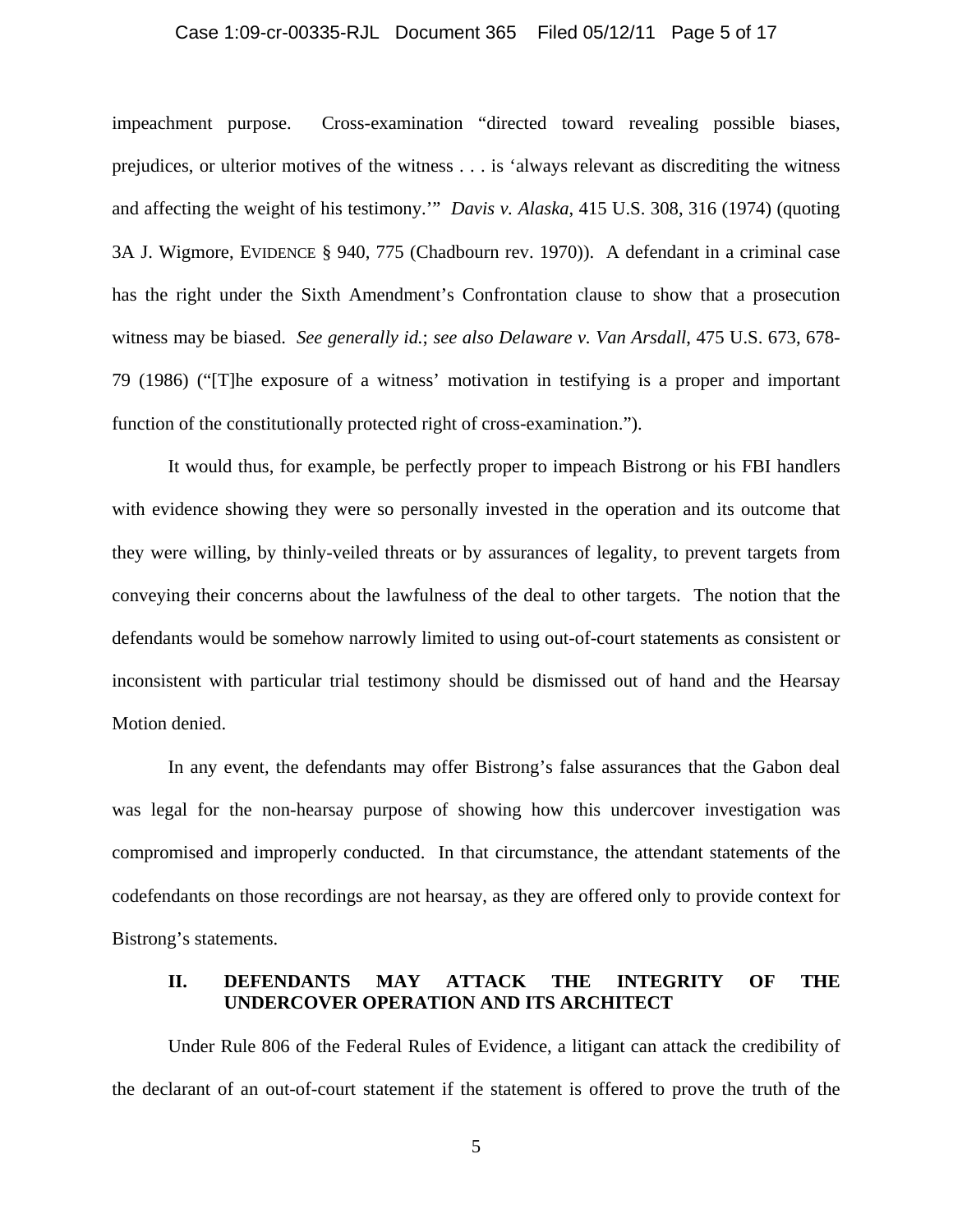### Case 1:09-cr-00335-RJL Document 365 Filed 05/12/11 Page 6 of 17

matter asserted (if it is hearsay) or if it was offered as an authorized party admission, admission by a party's agent, or a statement by a coconspirator of a party. *See* Fed.R.Evid. 806,  $801(d)(2)(C-E)$ . With respect to the Rule 806 Motion, the crux of the government's argument is that it can play tapes at trial of Richard Bistrong's statements, so long as they are not admitted to prove the truth of the matter, and prevent defendants from attacking Bistrong's credibility. *See generally* Rule 806 Motion (D.E. 356). The government's argument is misplaced for several reasons.

First, the government's argument misses the point. Whether or not the government offers any of Richard Bistrong's particular utterances at trial, the propriety of his statements and conduct are fair game for the defense in this case because the integrity of the government's investigation is. The government's argument would otherwise be, and presumably not without irony, that the defendants may not offer evidence of the impropriety of the government's investigation precisely because that investigation is so inextricably bound up with Richard Bistrong, whose credibility is somehow insulated from attack by operation of Rule 806. Given the circumstances, the defendants have good reason and the right to challenge Bistrong's integrity and credibility as the architect of the undercover operation.

Second, Bistrong's out-of-court statements implicate the defendants' right to confront him pursuant to the Confrontation clause of the Sixth Amendment. Third, owing to the circumstances of this case, because Bistrong's statements (which were scripted under the supervision of government) are admissible against the government as authorized or agent admissions pursuant to Rule  $801(d)(2)(C)$  or (D), his credibility may be attacked pursuant to Rule 806.

6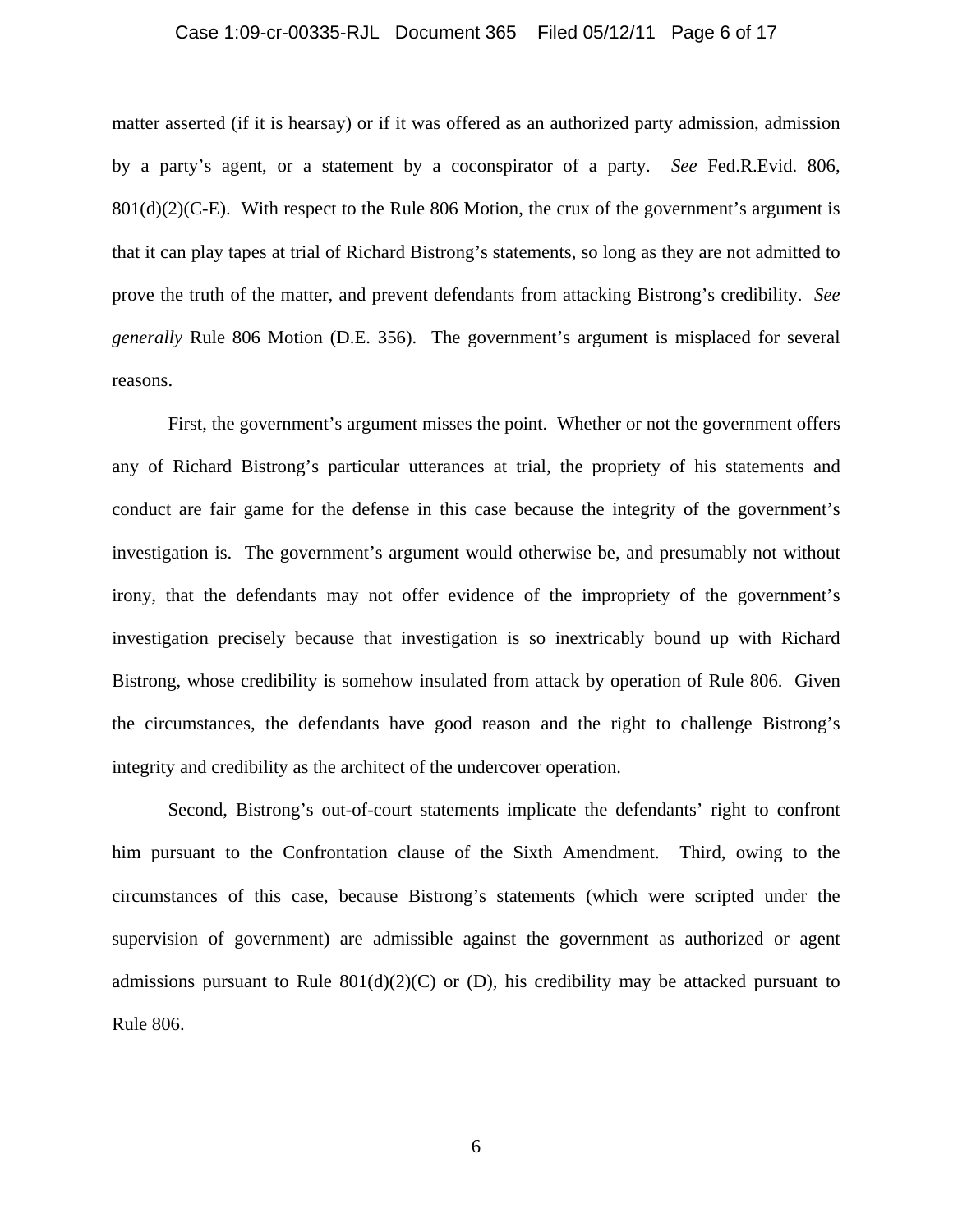### **a. Background**

This prosecution is the result of the FBI's collaboration with Richard Bistrong. The Court is by now very familiar with the fake Gabon deal and accompanying sting operation devised by Bistrong and the FBI, and is referred to the defendants' other filings for a detailed description. In the context of the Rule 806 Motion however, a few points call for special emphasis:

First, the initial idea behind the sting operation came entirely from Bistrong and he was relied upon to identify or develop predicates for targeting the defendants in the first instance. And Bistrong continued to direct operations throughout, and tellingly, when the FBI reviewed the investigation part way through, they not only interviewed the case agent to see how Bistrong was performing, but also sought Bistrong's feedback on the case agent's performance.

Further, the communications between Bistrong and the targets of the investigation were the result of scripting and close collaboration between Bistrong and the government. The FBI even gave Bistrongr real-time guidance via text messaging during phone calls between Bistrong and targets, and the government and Bistrong evaluated prior communications and together refined their tactics as they went from one target to the next. For example, not telling the targets the deal was illegal or that the commissions constituted bribes, and insisting to those who questioned the legality of the deal that it was perfectly legal and threatening them not to alert others that the deal was not legal, were deliberate decisions by Bistrong and the government.

## **b. Discrediting the Government's Investigation and Case**

Given the nature and extent of Bistrong's involvement in this case, his statements, conduct and credibility are highly relevant to a defense based on discrediting the government's investigation and proving its lack of good faith. The court, in *United States v. Quinn*, 537 F.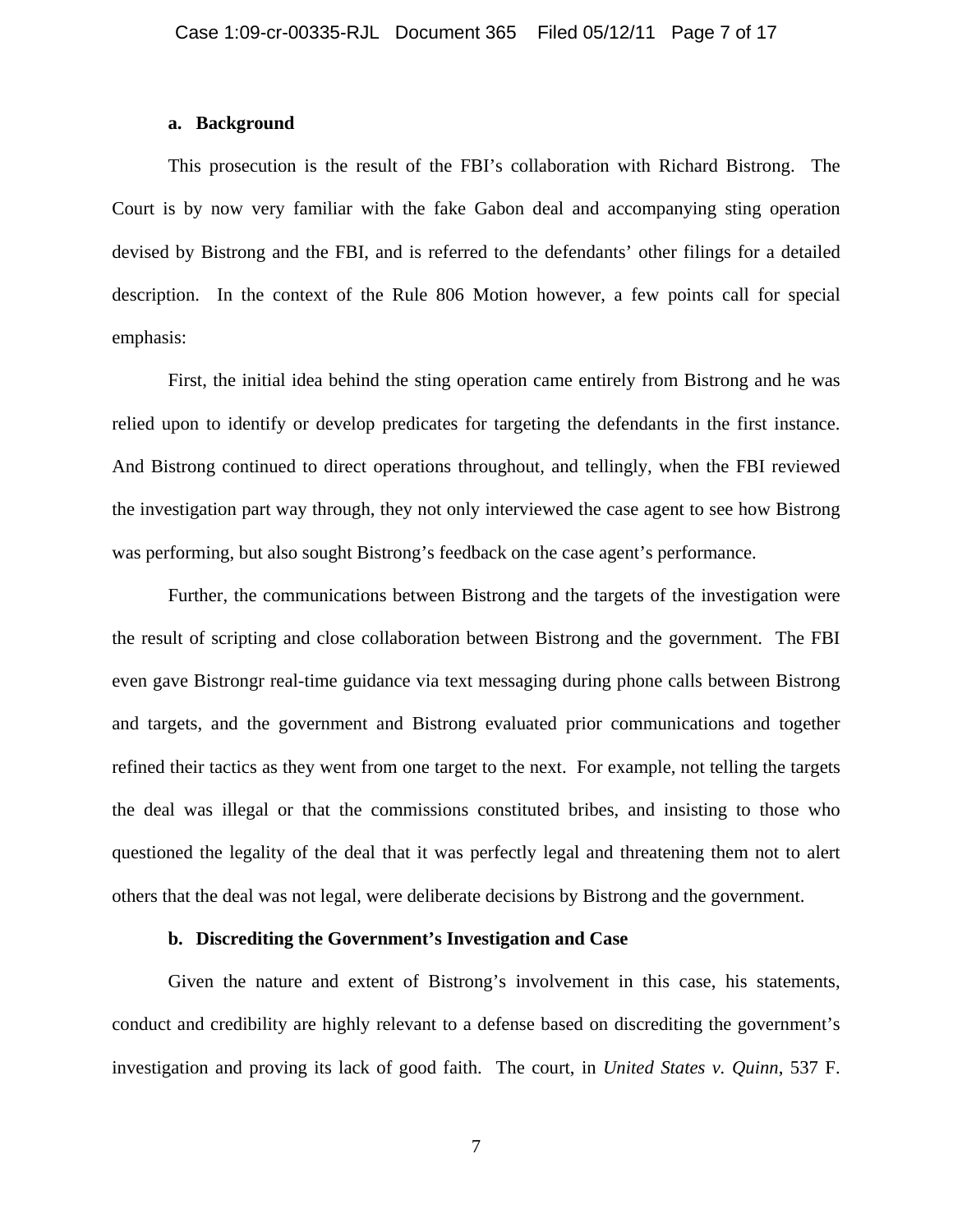Supp. 2d 99 (D.D.C. 2008), discussing the prejudice attendant to its deprivation, confirmed the

availability and vitality of that defense by reference to a case involving similar circumstances:

In discussing the prejudice that ensued, which warranted a new trial, the [United States Supreme] Court explained how the defendant was robbed of the opportunity to attack the thoroughness and good faith of the government's investigation. Even if the informant did not testify at the trial, "the defense could have examined the police to good effect on their knowledge of [the informant's] statements and so have attacked the reliability of the investigation in failing even to consider [the informant's] possible guilt." (citing *Bowen v. Maynard*, 799 F.2d 593, 613 (10th Cir. 1986) ("A common trial tactic of defense lawyers is to discredit the caliber of the investigation or the decision to charge the defendant, and we may consider such use in assessing a possible *Brady* violation."), and *Lindsey v. King*, 769 F.2d 1034, 1042 (5th Cir. 1985) (awarding a new trial because withheld *Brady* evidence "carried within it the potential ... for the ... discrediting ... of the police methods employed in assembling the case"). Similarly here, Quinn could have used the information regarding the government's suspicions of Tatum to conduct a pointed attack on the government's investigation, with its uncritical reliance on Tatum.

*Quinn*, 537 F. Supp. 2d at 115-16 (discussing and quoting *Kyles v. Whitley*, 514 U.S. 419 (1995)).

Further, depriving the defendants of the opportunity to discredit the government's investigation would have Due Process implications. In *Holmes v. South Carolina*, 547 U.S. 319 (2006), the United States Supreme Court reversed a murder conviction where the trial court, pursuant to state law, excluded the defendant's evidence that a third party committed the crime. *See id.* at 321. The Supreme Court held that the "Due Process Clause of the Fourteenth Amendment . . . guarantees criminal defendants 'a meaningful opportunity to present a complete defense,'" and that "[t]his right is abridged by evidence rules that...are 'arbitrary' or 'disproportionate to the purposes they are designed to serve.'" *Id.* at 324 (citations omitted). Thus, an unreasonable application of an otherwise reasonable rule may violate Due Process if it prevents the defendant from putting on a complete defense.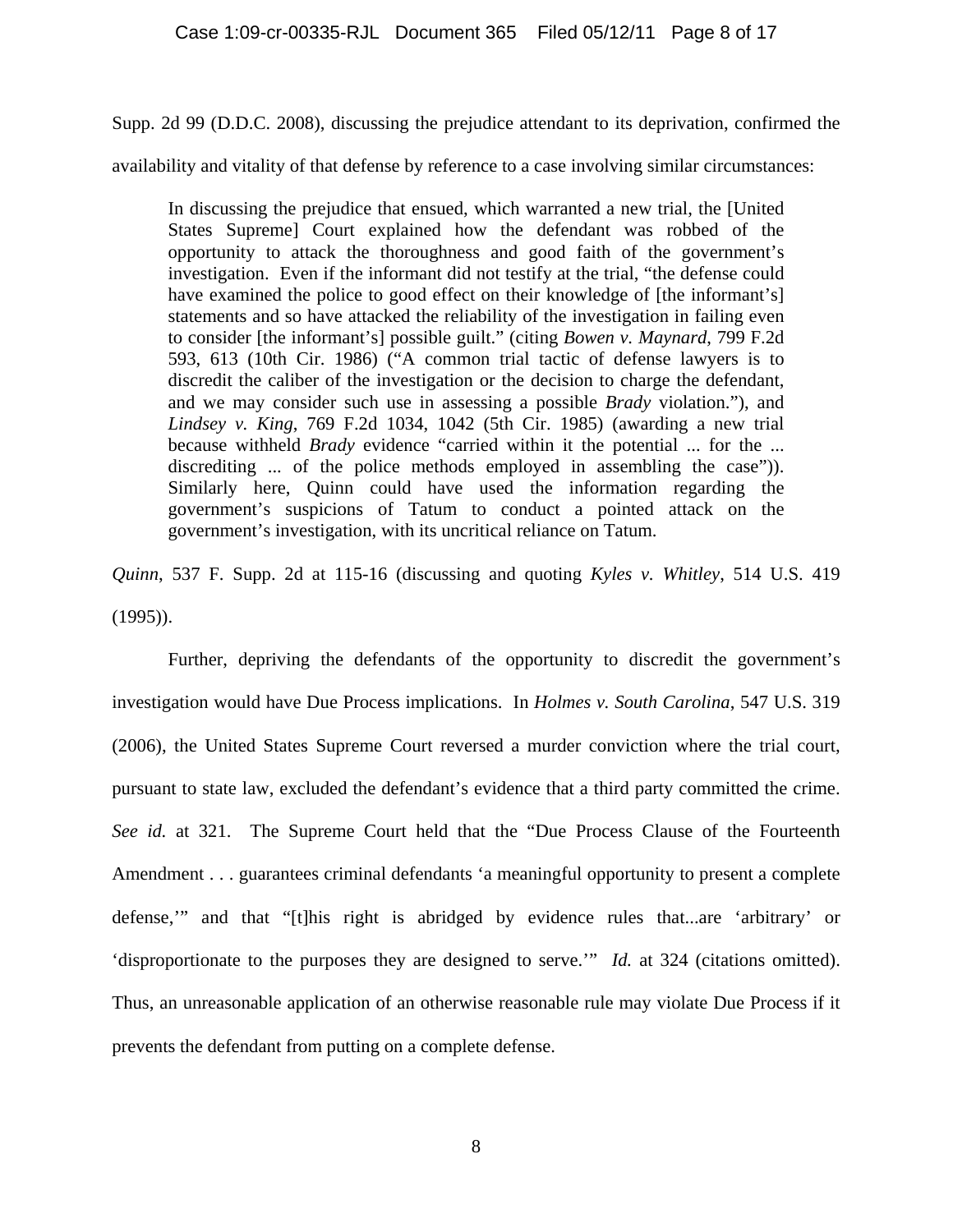### **c. Bistrong's Out-of-Court Statements Implicate the Confrontation Clause**

The Confrontation clause of the Sixth Amendment states: "[i]n all criminal prosecutions, the accused shall enjoy the right . . . to be confronted with the witnesses against him." *U.S. Const. Amend. VI*. Beginning with *Crawford v. Washington*, 541 U.S. 36 (2004), the United States Supreme Court articulated a new standard for applying the Confrontation clause to out-ofcourt statements. Under *Crawford*, a statement is subject to the Confrontation clause if it is found to be "testimonial." *Crawford*, 541 U.S. at 52. The Supreme Court gave three formulations of "testimonial:" (1) "ex parte in-court testimony or its functional equivalent," (2) "extrajudicial statements . . . contained in formalized testimonial materials," and (3) "statements that were made under circumstances which would lead an objective witness *reasonably to believe that the statement would be available for use at a later trial*." *Id*. at 51-2 (emphasis added).

The third formulation—statements made under a reasonable belief that they would be later used at trial—was the emphasis of the Court's subsequent decisions in *Davis v. Washington*, 547 U.S. 813 (2006), and *Michigan v. Bryant*, 131 S. Ct. 1143, 179 L. Ed. 2d 93 (2011). As those cases make clear, a statement is "testimonial" when its "primary purpose" is to (1) "establish or prove past events potentially relevant to later criminal prosecution," *Davis*, 547 U.S. at 822, or to (2) "[create] an out-of -court substitute for trial testimony." *Bryant*, 131 S. Ct. at 1155, 179 L. Ed. 2d at 107. For example, a declarant's frantic statements to a 911 operator while being assaulted were not "testimonial," *see Davis*, 547 U.S. at 828, whereas statements to the police made after the assault were "testimonial." *See id*.

To be sure, Bistrong's recorded statements were made for the purpose of "creating an out-of-court substitute for trial testimony." *Bryant*, 131 S. Ct. at 1155, 179 L. Ed. 2d at 107.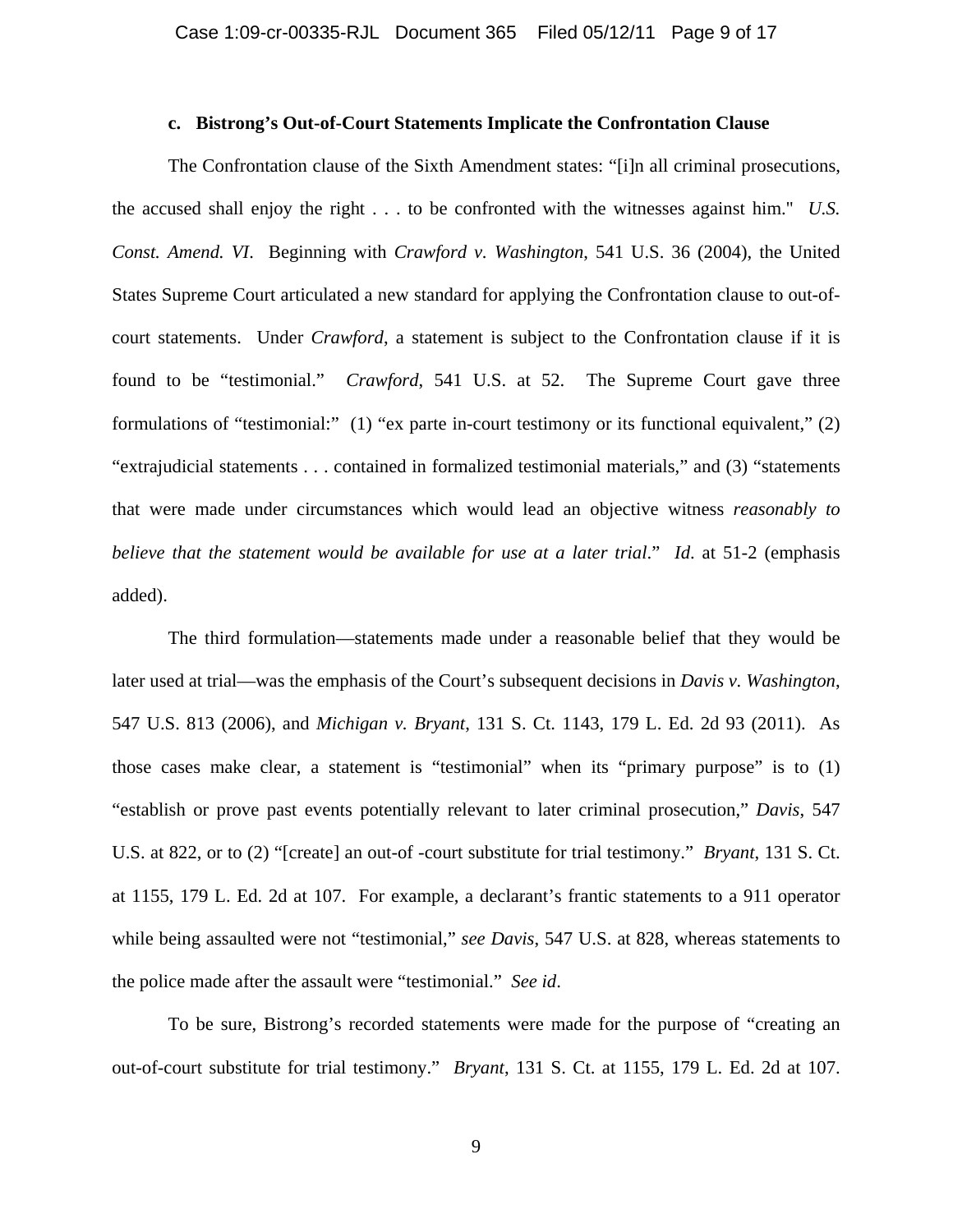### Case 1:09-cr-00335-RJL Document 365 Filed 05/12/11 Page 10 of 17

And the statements need not be directly accusatory to be "testimonial." As the Supreme Court stated in *Melendez-Diaz v. Massachusetts*, 129 S. Ct. 2527, 174 L. Ed. 2d 314 (2009), there are only two kinds of witnesses: "those against the defendant and those in his favor," and "[c]ontrary to [the State's] assertion, there is not a third category of witnesses, helpful to the prosecution, but somehow immune from confrontation." 128 S. Ct. at 2534*.* Further, whether the statements are or are not hearsay is of no moment to the Confrontation clause analysis. *See id.* at 2531 ("core class of testimonial statements" includes confessions, which are not hearsay under Federal Rule of Evidence 801(d)(2)(A)).

The recorded statements at issue here are not natural conversations intercepted by government eavesdropping, but are contrived recitations from a well-rehearsed play. Given the testimonial character of his statements, the government should be prohibited from introducing anything said by Bistrong for any purpose, unless the defendants are permitted to meaningfully confront him.

#### **d. Bistrong Statements as Party Admissions**

Under Rule 806, the credibility of declarants of out-of-court statements can be tested at trial where the statements are made by a person authorized by a party to make a statement concerning the subject, or by a party's agent concerning a matter within the scope of the agency, made during the existence of the relationship. *See* Fed.R.Evid. 801(d)(2)(C-D), 806. For example, in *United States v. Branham*, 97 F.3d 835 (1996), the court instructed:

The government concedes that Rule  $801(d)(2)(D)$  contemplates that the federal government is a party-opponent of the defendant in a criminal case, but argues, nonetheless, that the conversations at issue were not within the scope of the agency between [the paid informant] and the government. We disagree. Arguably, [the informant] conversed with [the defendant] on a regular basis in order to establish a trusting relationship. Whatever [the informant] said during these conversations was in furtherance of that goal, and thus within the scope of the existing agency.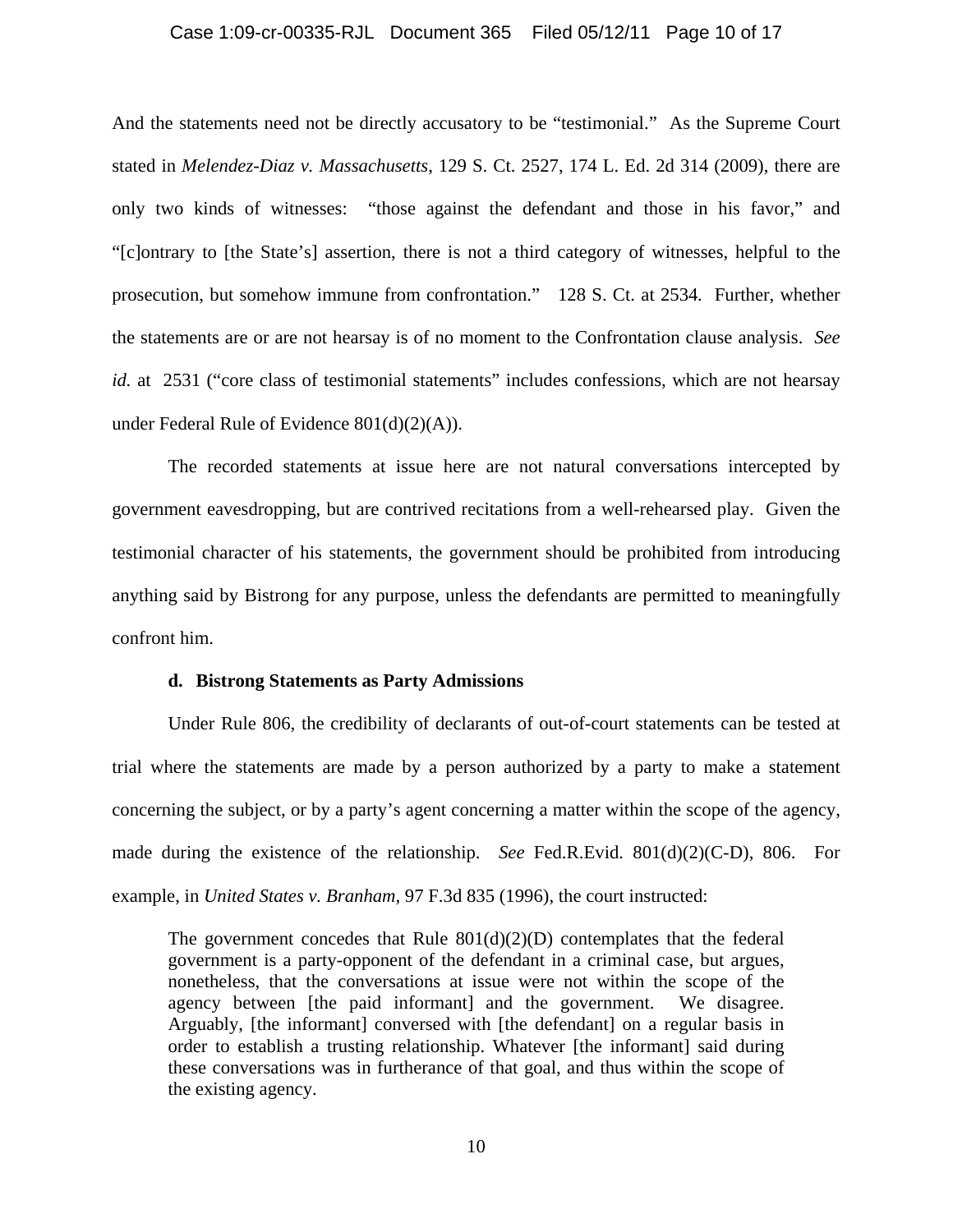### *Branham*, 97 F.3d at 851.

 Here, because Bistrong's recorded statements were scripted and specifically authorized by the government as part of a sensitive undercover operation under the supervision of DOJ attorneys, those statements are chargeable to the government. As a consequence of Rule  $801(d)(2)$ , Bistrong's statements may be admitted against the government. And once they are, as a consequence of Rule 806, his credibility may be attacked "by any evidence which would be admissible for [that purpose] if the declarant had testified as a witness." Fed.R.Evid. 806. Accordingly, and for all the foregoing reasons, the government's Rule 806 Motion should be denied.

# **III. DEFENDANTS' EVIDENCE OF GOVERNMENT MISCONDUCT MUST BE HEARD**

By Motion Nos. 1 and 4 of the Omnibus Motion, the government seeks to prevent defendants from introducing evidence and making arguments at trial that the government acted improperly in its investigation, including by the provision of false assurances of the legality of the Gabon deal to certain of the defendants and by threatening those that had concerns about the legality of the Gabon deal that they better not alert the other defendants about those concerns. *See* Omnibus Motion (D.E. 361) at 1-3, 9-11. Specifically, the prosecution contends that such matters are exclusively within the province of the Court to consider. *See id.* at 1-3. They are wrong.

In *United States v. Cuervelo*, 949 F.2d 559 (2d Cir. 1991), which the government cites for this proposition, the court stated that following the development of sufficient facts of outrageous governmental conduct, either at an evidentiary hearing *or at trial*, the court could proceed to determine whether any Due Process violation occurred. Indeed, the court further instructed that a judge may defer ruling on a motion to dismiss for outrageous governmental conduct "until all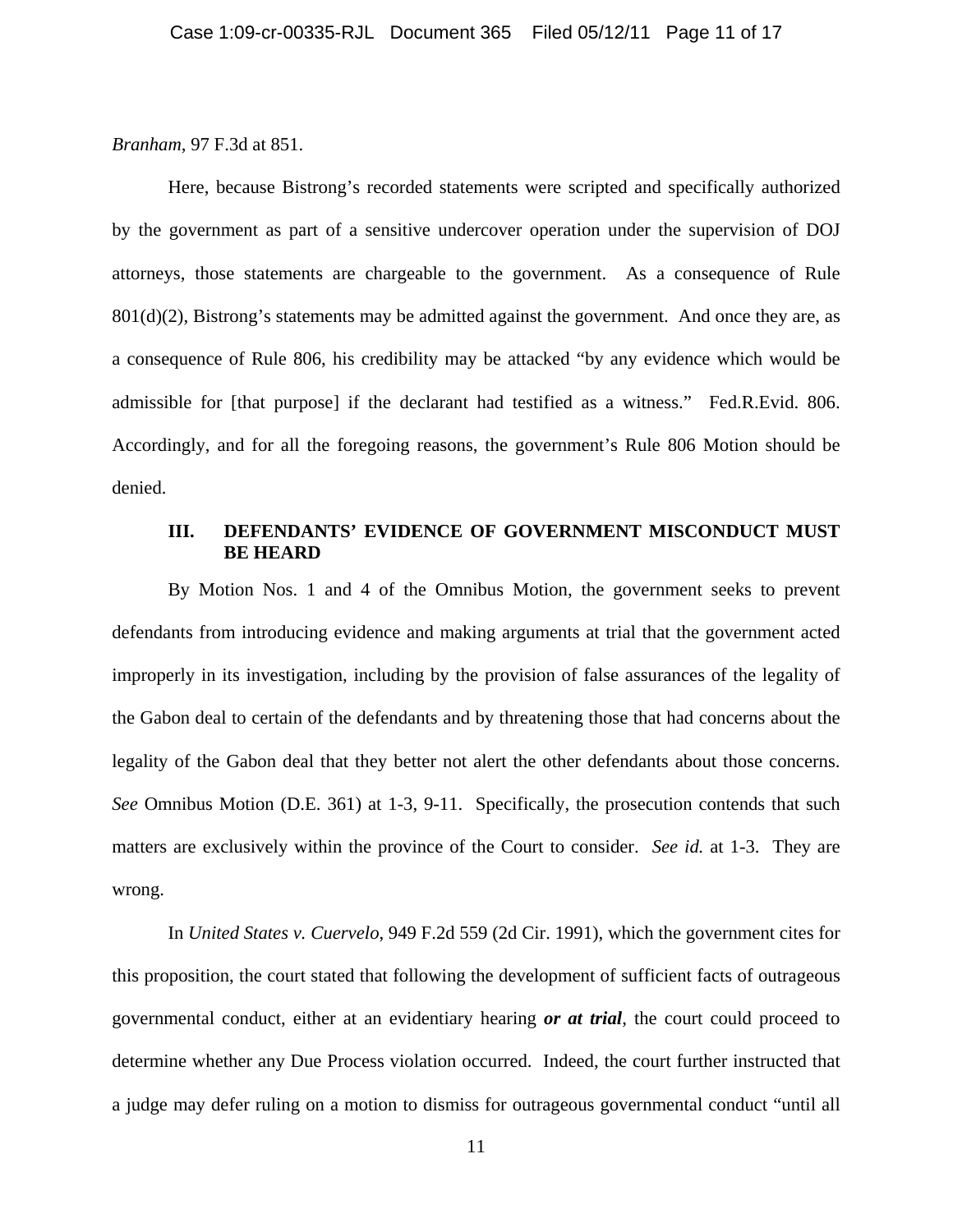the evidence has been submitted at trial and, if the defendant is convicted, the judge may handle the motion to dismiss as a post-verdict motion," continuing:

Frequently, this approach can have several advantages: it is fair to both the defendant and the government; it conserves judicial resources; and, in a multidefendant case, such as this one, it allows for consideration of the allegations raised by a single defendant without further delaying the prosecution of the government's case against that defendant or the co-defendants.

*Cuervelo*, 949 F.2d at 567-68. Plainly, with respect to evidence of governmental misconduct, the

Court may elect between holding an evidentiary hearing and allowing the defense to offer the evidence of misconduct at trial.

In this case, however, the Court has already ruled that defendants will be able to adduce evidence of government misconduct at the trial. In December 2010, defendants filed a motion seeking an evidentiary hearing (D.E. 200), and in January 2011, filed a motion to dismiss (D.E. 219), each with respect to allegations of government misconduct, including the failure to preserve and the destruction of evidence. The Court granted neither of those motions, but ruled as follows:

Well, on that issue you would get two bites at that apple because you will get a chance to convince the Court should the evidence unfold in such a way that demonstrates bad faith in some form of conduct along those lines that it were calculated to prejudice the Defendants, you will be able to argue for dismissal of the case at that point; and if you don't succeed, you get a second bite at the apple and you can argue to that jury that you should not reward the Government for conduct like this in the conducting of an undercover operation with a verdict of guilt. You, ladies and gentlemen, you have the opportunity on behalf of the community to not reward conduct like this that has been demonstrated to you to be so egregious by the FBI.

Feb. 4, 2011 Hearing Tr. at 63.

That ruling is the law of the case. *See, e.g.*, *Arizona v. California*, 460 U.S. 605, 618-19 (1983) ("the doctrine posits that when a court decides upon a rule of law, that decision should continue to govern the same issues in subsequent stages in the same case").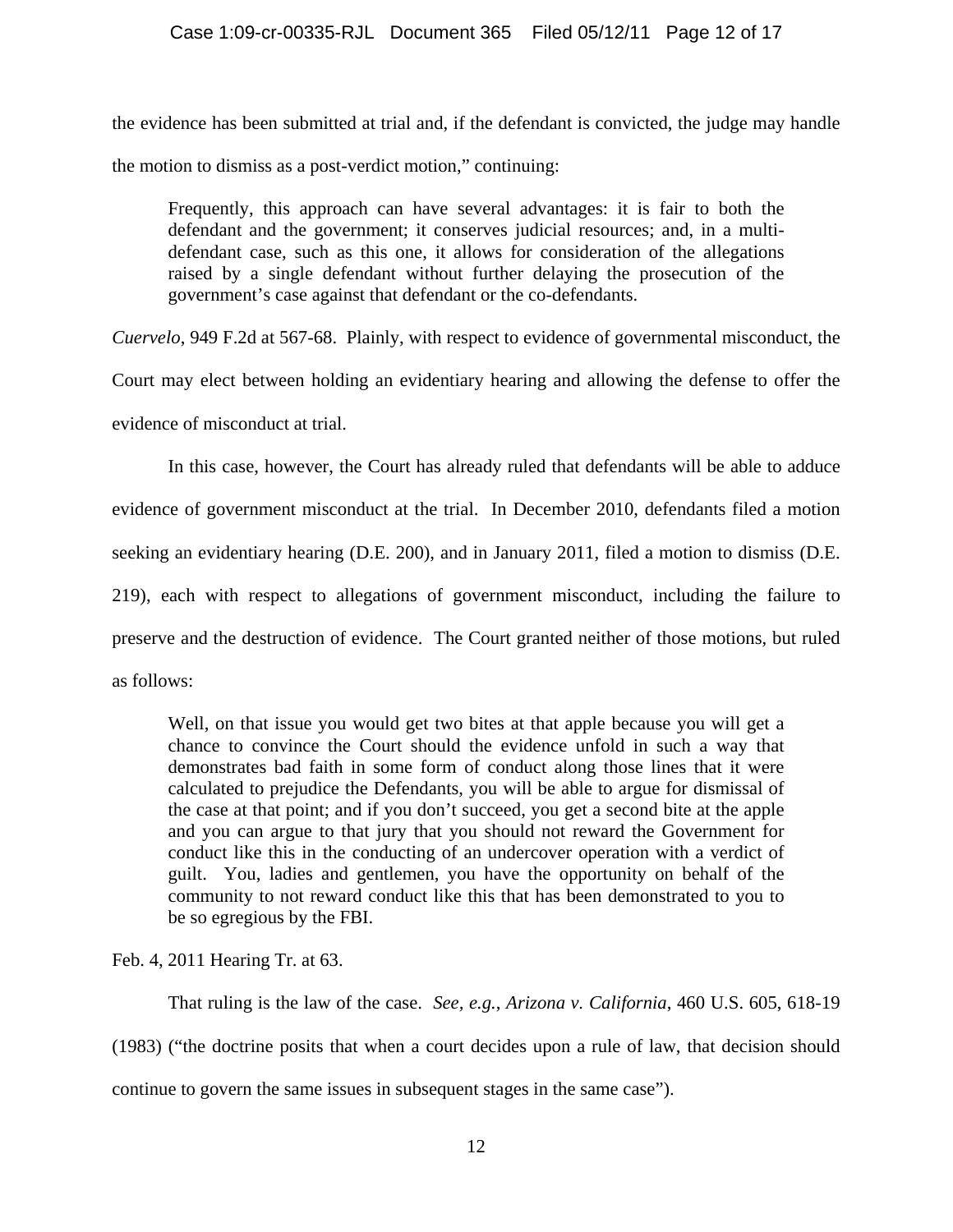Consistent with that ruling, the Court has instructed:

[T]his is a target rich environment for the defense counsel in this case, that the amount of stuff that you will have at your disposal to go after Mr. Bistrong is going to be so vast it will not only enable you to more than effectively crossexamine him*, but will raise serious questions as to how the Government is relying on him in the first place*.

July 29, 2010 Hearing Tr. at 59 (emphasis added).

THE COURT: You would be in a position to argue to that jury, you heard that statement that Bistrong made, or the FBI agent made; well, who can believe that, ladies and gentlemen? You heard him admit that his own regulations that the FBI required him to comply with he failed to comply with. Well, there is no -- it's obvious, ladies and gentlemen, why he didn't comply here, because he didn't want to comply because he knew, if he did, you know, blah, blah, blah, blah.

MR. DUBELIER: I understand.

THE COURT: I don't need to tell you what to argue. You know what to argue. They are going to decide whether he lied or didn't, whether Bistrong lied or he didn't, *if they get over Rule 29*.

Dec. 23, 2010 Hearing Tr. at 28 (emphasis added).

Further, in opposing the defense's motion for an evidentiary hearing before trial in this

case, Mr. Lipton, the government's lead prosecutor in this matter, had this to say to the Court:

Mr. Madigan and the rest of the defense counsel, if there is a trial, we will have a chance to cross-examine every FBI agent they want. I know your Honor will let them. Your Honor has indicated that. I am sure this is something that's going to be part of entrapment motion and something that will likely part of the trial. *We relish that issue and we have no issues of putting Mr. Forvour on the stand and having him talk about the entire investigation*. *This is not going to be an issue for us.* 

Nov. 5, 2010 Hearing Tr. at 38 (emphasis added).

Now, on the eve of trial, the government has completely reversed course and disingenuously argue that trial is no place to discuss "the entire investigation." The government should not be allowed to have it both ways. In vehemently objecting to having any kind of pretrial hearing regarding the integrity of this investigation, they now should be held to their own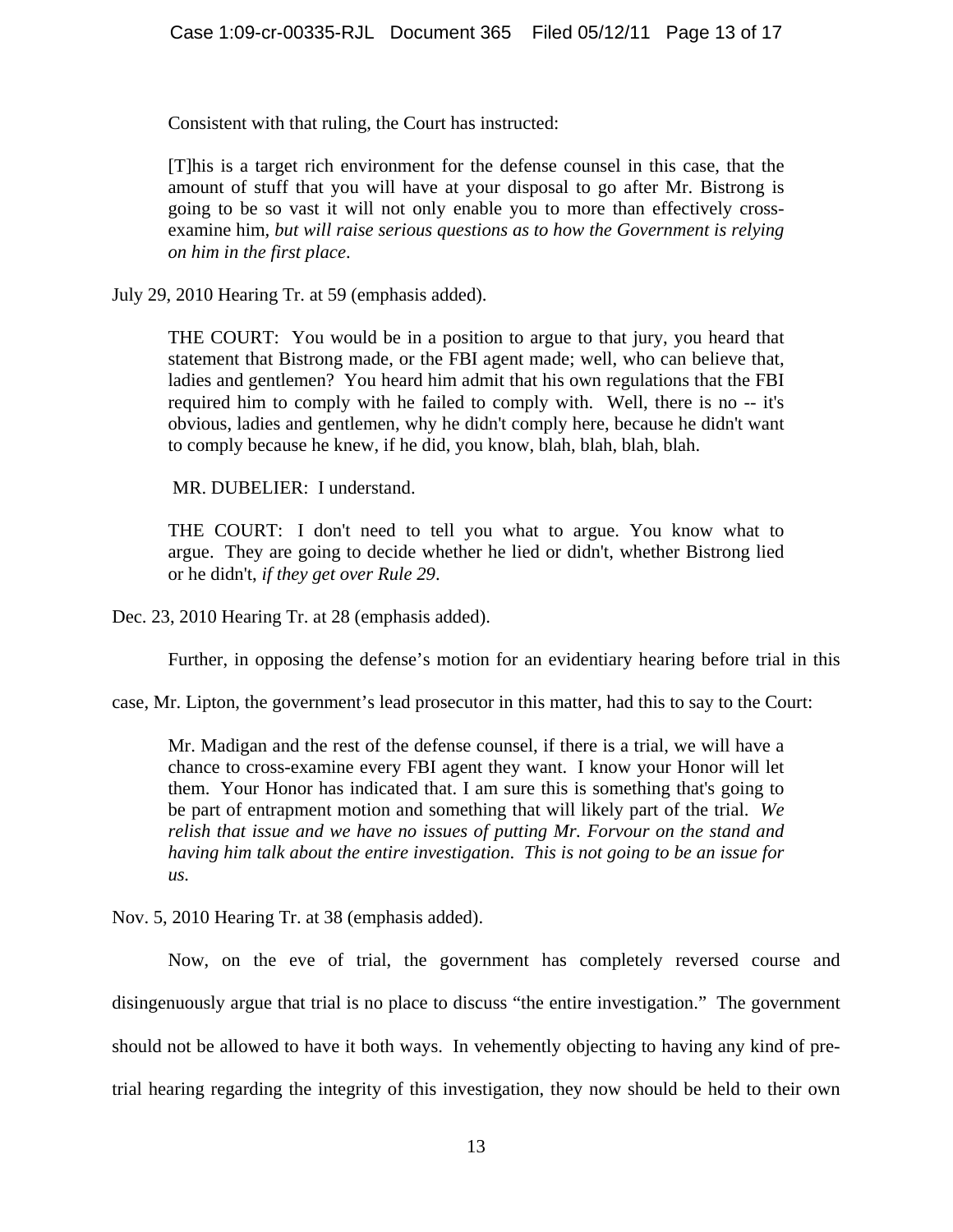demand that the integrity of the investigation should be challenged at trial both for the benefit of the Court and, if need be, the jury. Accordingly, the government's motion seeking to prevent any opportunity for defendants to present evidence of the government's misconduct should be denied.

## **IV. KNOWLEDGE OF UNLAWFUL CONDUCT NECESSARILY REFERS TO U.S. LAWS**

 By Motion No. 3 of the Omnibus Motion, the government seeks to prevent the defendants from arguing that the government must prove that each defendant acted with knowledge that his conduct was unlawful under the laws of the United States. The government contends that, to be guilty, the defendants must be shown only to have known that their actions "were in some way unlawful." *See* Omnibus Motion (D.E. 361) at 7.

The defendants agree with the government that a defendant need not be aware of the *specific statute* his conduct may be violating. The defendants and the government disagree, however, about the sufficiency of a charge that "the Government must prove that the defendant acted with knowledge that his conduct was unlawful." *See id.* (citing *Bryan v. U.S.*, 524 U.S. 184, 191-92 (1998))*.* The government contends that it is somehow an unwarranted burden for it to have to prove knowledge that conduct was "in some way 'unlawful' … under the laws of the United States" versus knowledge that it was "in some way unlawful." *See* Omnibus Motion (D.E. 361) at 7. However, the government's formulation in this case will only invite confusion.

"Willfully," for purposes of the FCPA, and if to have any meaning at all, necessarily refers to the laws of the United States. The FCPA does not invoke any notions of cross-cultural morality, good versus evil, or universal principles. Indeed, it criminalizes conduct which is commonplace in much of the world. In other words, knowledge of unlawfulness with respect to the FCPA cannot be understood except by reference to some body of law, as it does not naturally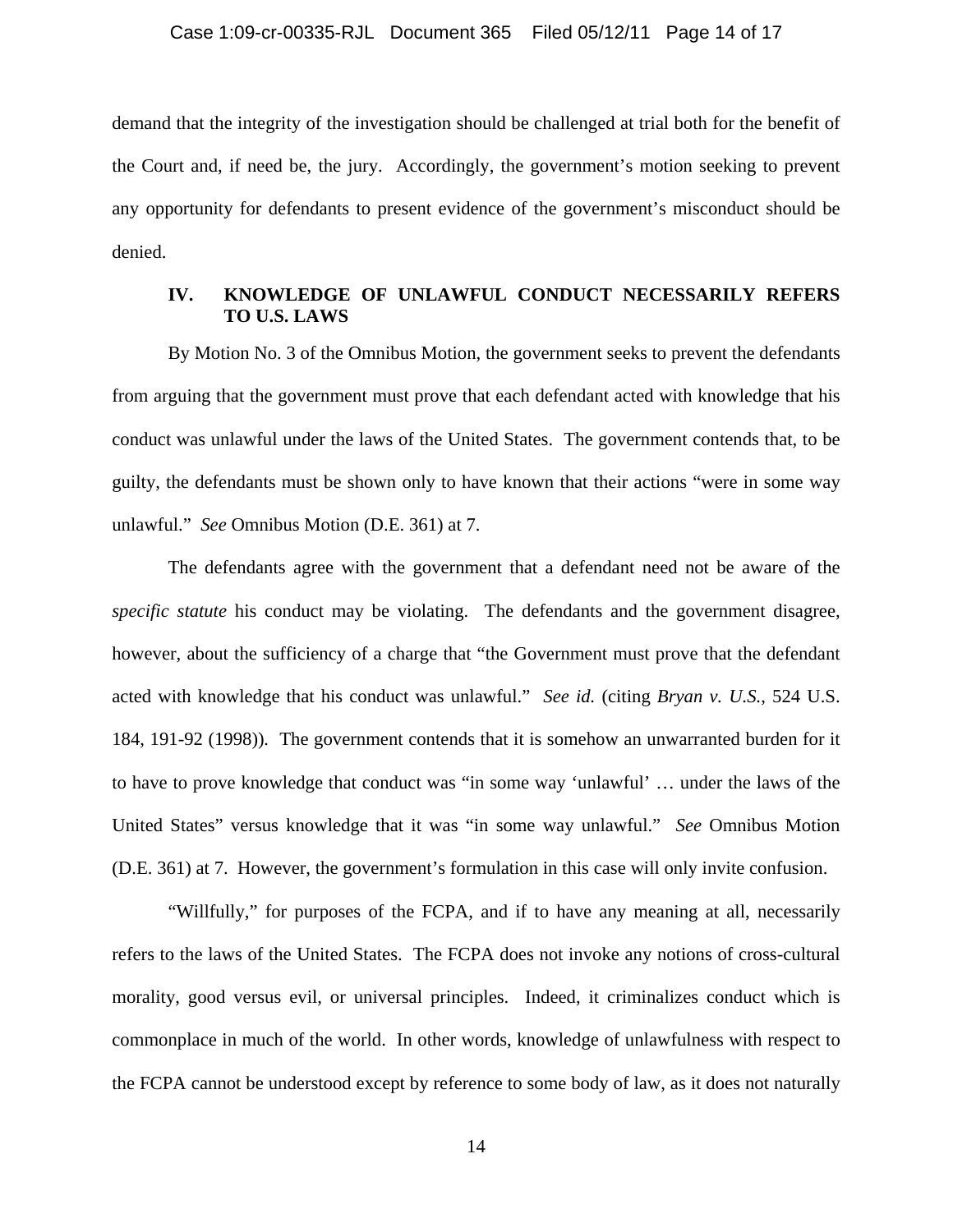lend itself to interpretation by reference to generic notions of wrongfulness or bad purpose. Because there are foreigners among the defendants, the jury should have clarity and not confusion as to the law referenced by the willfulness instruction, namely, that of the United States.

## **V. DEFNENDANTS MAY COMMENT ON MISSING PROSECUTION WITNESSES**

 By Motion No. 5 of the Omnibus Motion, the government seeks to prevent the defendants from arguing on the basis of missing prosecution witnesses. The prosecution contends that the mere fact that witnesses could be called by the defendants at trial forecloses such arguments. *See id.* at 11-12. They are wrong.

Ordinarily, a party may not comment on the absence of a witness if that witness is equally available to both sides. However, the control requirement is met "both when a witness is physically available only to the opposing party and when the witness has a relationship with the opposing party that would in a pragmatic sense make his testimony unavailable to the opposing party regardless of physical availability." *U.S. v. Mahone*, 537 F.2d 922, 926 (7th Cir. 1976) (citations omitted), *cert. denied,* 429 U.S. 1025 (1976).

In *United States v. Mahone,* 537 F.2d 922 (7th Cir. 1976), the trial court had refused to permit the defendant's attorney to comment during closing argument on the absence of a prosecution witness. The missing witness was a state police officer who had cooperated with the United States Attorney in developing the case. The Seventh Circuit found that, although the officer was physically available to both sides, his cooperation with the federal government and his interest in "seeing his police work vindicated by a conviction" established a likelihood of bias which resulted in the witness not being equally available to both parties. 537 F.2d at 927. The court therefore held that the trial court's preclusion of a missing witness argument was error. *Id.*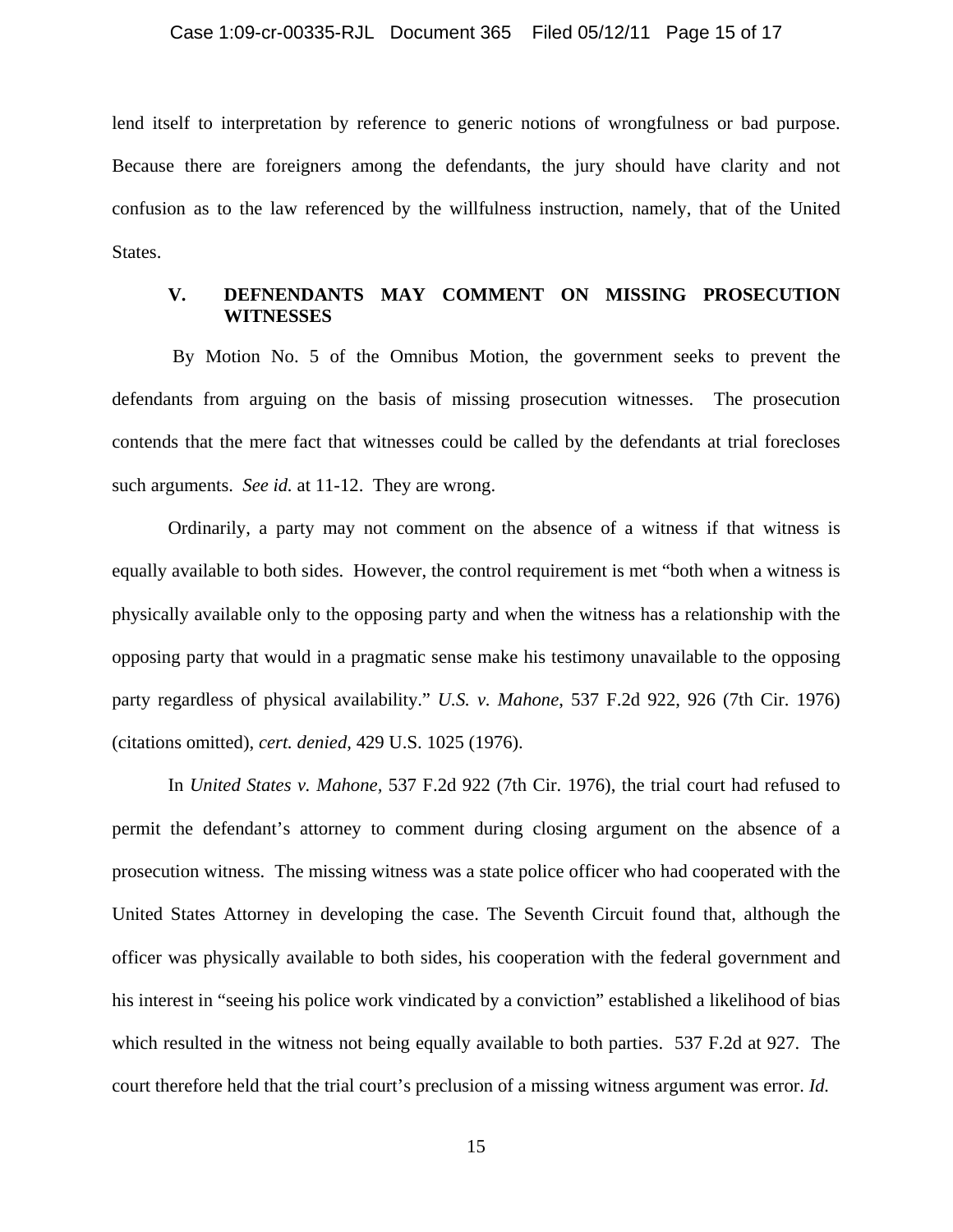There, as here, while Bistrong or others may be physically available to both sides, they are not equally available to both parties under the circumstances. The defendants should therefore be permitted to comment at trial upon their absence.

## **Conclusion**

For the foregoing reasons, the government's Motions should be denied.

Respectfully submitted,

 By: */s/* Eric B. Bruce Eric B. Bruce (453444) Kobre & Kim LLP 1919 M Street N.W. Washington D.C. 20036 Phone: + 1 202 664 1900 Fax: +1 202 664 1920 Email: eric.bruce@kobrekim.com

 Matthew I. Menchel *(Admitted Pro Hac Vice)* 2 South Biscayne Boulevard,  $35<sup>th</sup>$  Floor Miami, Florida 33131 Phone: +1 305 967 6108 Fax: +1 305 967 6128 Email: matthew.menchel@kobrekim.com

 David H. McGill (*Admitted Pro Hac Vice)*  800 Third Avenue New York, New York 10022 Phone: + 1 212 488 1242 Fax: +1 212 488 1242 Email: david.mcgill@kobrekim.com

 *Attorneys for Pankesh Patel*